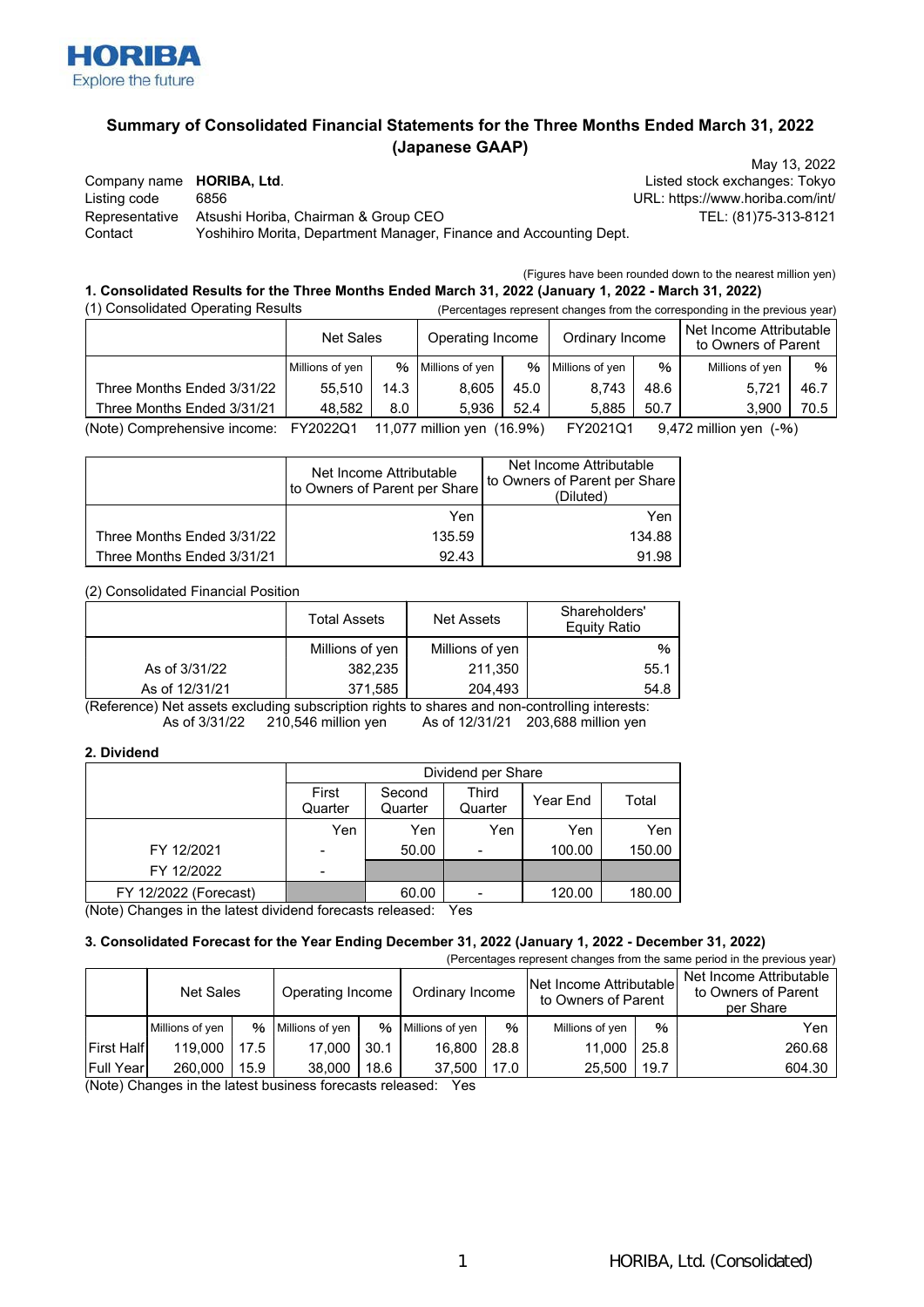## **Notes**

(1) Changes in significant subsidiaries during the period

(Changes in specified subsidiaries that caused a change in the scope of consolidation): None

(2) Application of the accounting method specific to quarterly consolidated financial statements: Yes

(3) Changes in accounting policies, accounting estimates and retrospective restatement

- ① Changes in accounting policies associated with revision of accounting standards: Yes
- ② Changes in accounting policies arising from other than the above: None
- ③ Changes in accounting estimates: None
- ④ Retrospective restatement: None

(4) Number of shares outstanding (common stock)

| Shares issued (including treasury stock) March 31, 2022 |                   | 42,532,752 | December 31. 2021 <b>:</b>   | 42.532.752 |
|---------------------------------------------------------|-------------------|------------|------------------------------|------------|
| ② Treasury stock                                        | March 31, 2022    |            | 335,502 December 31, 2021    | 335.502    |
| 3 Average number of outstanding shares                  | Jan. - Mar., 2022 |            | 42,197,250 Jan. - Mar., 2021 | 42,197,239 |

- Note 1. This consolidated financial report is not subject to quarterly review by certified public accountants or accounting firms.
- Note 2. Appropriate use of business forecasts and other important information

The forecasts of dividend amount and business performance contained in this report have been made based on certain future assumptions, outlooks, and plans which are available at the HORIBA Group as of May 13,2022. However, due to risks and various uncertain factors such as future business operation policies, changes in the economic environment in Japan and overseas, fluctuation of currency rates, it is possible that actual performance would vary considerably from the forecasts.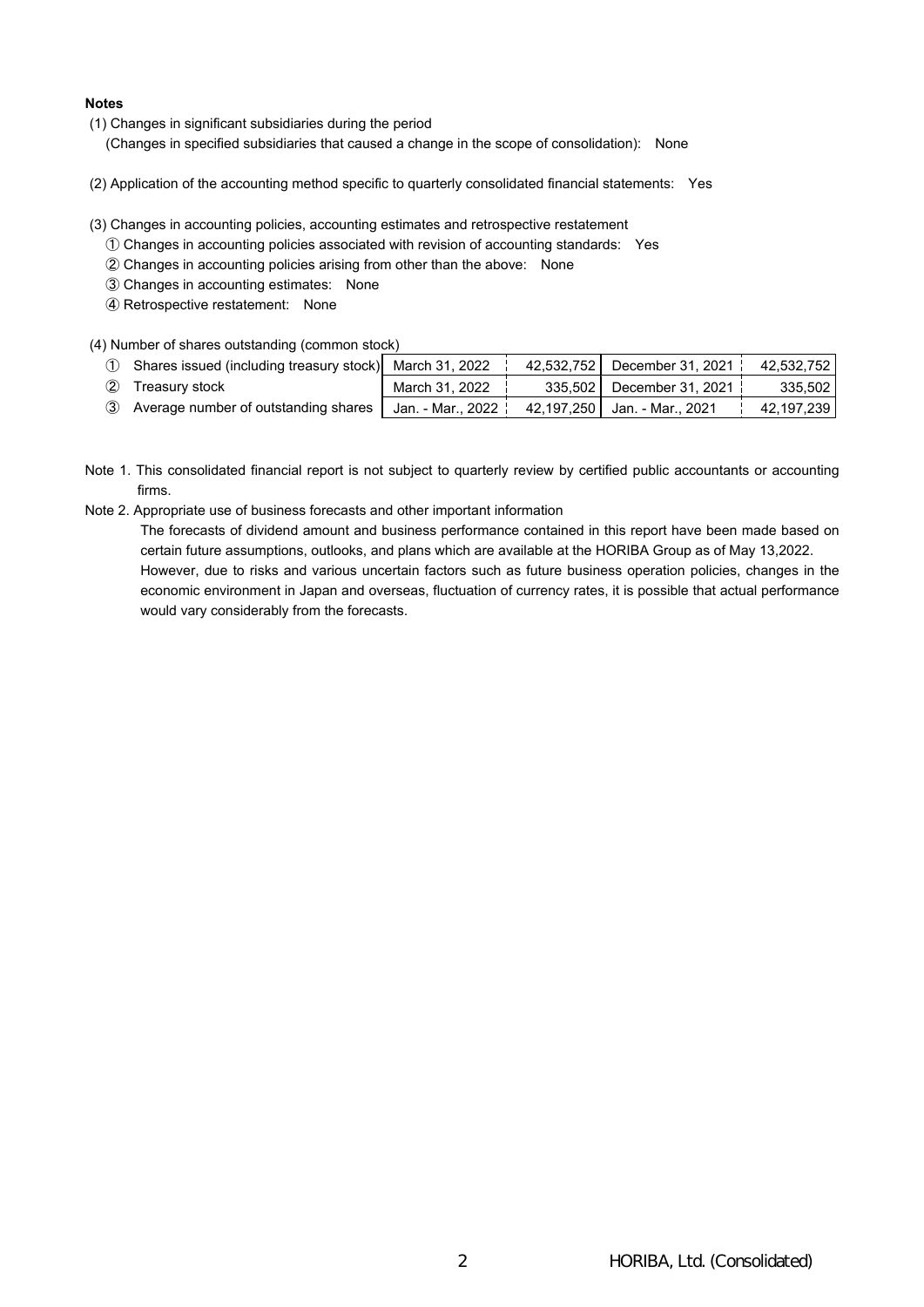# **1. Qualitative Information Concerning Consolidated Results**

(1) Information Concerning Consolidated Operating Results

(For details, see page 12-14, "3. Supplemental Information - HORIBA, Ltd. Financial Highlights for the Three Months Ended March 31, 2022")

During the three months ended March 31,2022 (the first quarter), HORIBA, Ltd. ("the Company") and its consolidated subsidiaries (together "the HORIBA Group" or "HORIBA" as a consolidated group) increased sales by 14.3% year-onyear to 55,510 million yen, due to an increase in sales in the Semiconductor segment. Operating income increased by 45.0% to 8,605 million yen, ordinary income by 48.6% to 8,743 million yen and net income attributable to owners of parent ("net income") by 46.7% to 5,721 million yen.

The operating results of each business segment are summarized as follows.

### **(Automotive Segment)**

Sales of the ECT (Engineering Consultancy & Testing) business and others in Europe increased. As a result, segment sales increased by 12.5% year-on-year to 13,675 million yen and operating income of 133 million yen was recorded (after an operating loss of 424 million yen in the previous year).

#### **(Process & Environmental Segment)**

Mainly due to the decrease in a large project in Asia recorded in the first three months of the previous year, segment sales decreased by 8.3% year-on-year to 4,788 million yen and operating income decreased by 35.1% to 453 million yen.

#### **(Medical-Diagnostics Segment)**

Mainly due to an increase in sales of hematology analyzers, clinical chemistry analyzers and reagents in Asia, segment sales increased by 5.5% year-on-year to 6,650 million yen. On the profit side, operating income decreased by 5.8% to 154 million yen, partly due to an increase in R&D expenses.

## **(Semiconductor Segment)**

Sales to semiconductor production equipment manufacturers increased significantly, in response to the expansion of semiconductor manufacturers' capital expenditures driven by an increase in demand for semiconductors. As a result, segment sales increased by 20.5% year-on-year to 22,225 million yen and operating income increased by 36.6% to 7,180 million yen.

#### **(Scientific Segment)**

Sales of Raman spectrometers and optical components increased. As a result, segment sales increased by 26.4% year-on-year to 8,169 million yen and operating income increased by 185.4% to 683 million yen.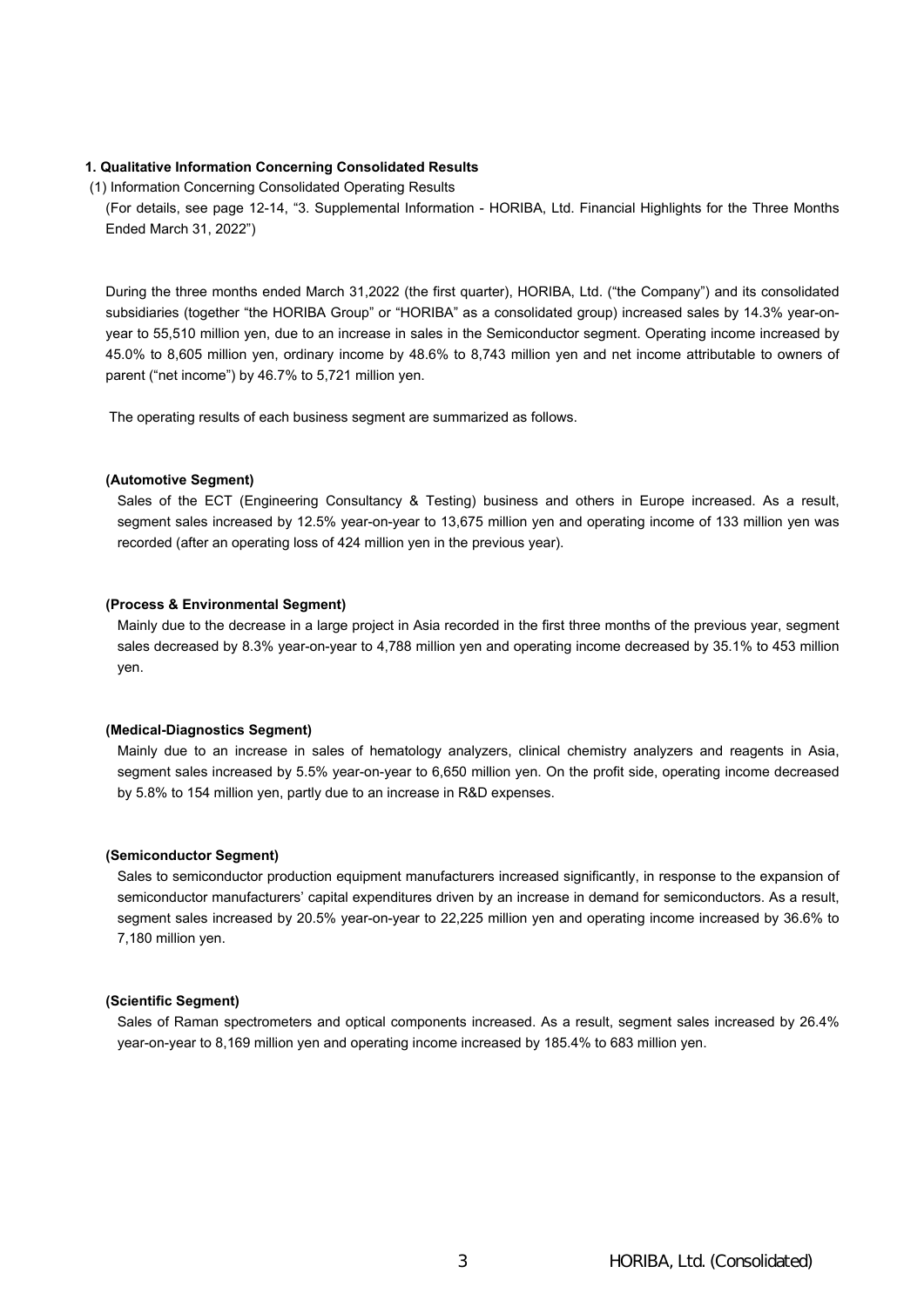# (2) Information Concerning Consolidated Earnings Forecasts for FY2022

The consolidated earnings forecasts are summarized as follows.

Our assumption for the exchange rate has been changed from 115 yen to 124 yen against the US dollars and 130 yen to 133 yen against the euro.

|                                                |                                              |                                             | Amount: Millions of yen |
|------------------------------------------------|----------------------------------------------|---------------------------------------------|-------------------------|
|                                                | <b>Previous Forecasts</b><br>(As of Feb. 14) | <b>Revised Forecasts</b><br>(As of May. 13) | Changes                 |
| <b>Net Sales</b>                               | 120,000                                      | 119,000                                     | $-1,000$                |
| Operating Income                               | 16,000                                       | 17,000                                      | $+1,000$                |
| Ordinary Income                                | 15,800                                       | 16,800                                      | $+1,000$                |
| Net Income Attributable<br>to Owners of Parent | 10,000                                       | 11,000                                      | $+1,000$                |

Consolidated forecasts for the first half of FY2022

## Consolidated forecasts for the first half of FY2022 by segment

| <b>Net Sales</b>          |                                             |                                           |          | Amount: Millions of yen Operating Income |                                             | Amount: Millions of yen                    |          |
|---------------------------|---------------------------------------------|-------------------------------------------|----------|------------------------------------------|---------------------------------------------|--------------------------------------------|----------|
|                           | Previous<br>Forecasts<br>(As of Feb.<br>14) | Revise<br>Forecasts<br>(As of May.<br>13) | Changes  |                                          | Previous<br>Forecasts<br>(As of Feb.<br>14) | Revised<br>Forecasts<br>(As of May.<br>13) | Changes  |
| Automotive                | 32,000                                      | 29.000                                    | $-3,000$ | Automotive                               |                                             |                                            |          |
| Process&<br>Environmental | 11,000                                      | 11,000                                    |          | Process&<br>Environmental                | 1,000                                       | 1.000                                      |          |
| Medical-Diagnostics       | 14,000                                      | 14.000                                    |          | Medical-Diagnostics                      | -                                           | $\overline{\phantom{a}}$                   |          |
| Semiconductor             | 48.000                                      | 49.000                                    | $+1.000$ | Semiconductor                            | 14,500                                      | 15.000                                     | $+500$   |
| Scientific                | 15,000                                      | 16.000                                    | $+1.000$ | Scientific                               | 500                                         | 1,000                                      | $+500$   |
| Total                     | 120,000                                     | 119.000                                   | $-1,000$ | Total                                    | 16,000                                      | 17.000                                     | $+1,000$ |

With regard to consolidated earnings forecasts for the first half of FY2022, after taking into account the recent foreign exchange rate trend, the Company has revised upward sales and operating income forecasts of the Semiconductor segment and the Scientific segment by 1,000 million yen and 500 million yen respectively. On the other hand, sales of the Automotive segment have been revised downward, since a part of the estimated sales for the first half (3,000 million yen) will be shifted into the second half due to a delay in progress of the business. As a result, overall sales and operating income forecasts have been revised to 119,000 million yen and 17,000 million yen respectively. Also forecasts for ordinary income and net income have been revised upward by 1,000 million yen each, due to an increase in operating income.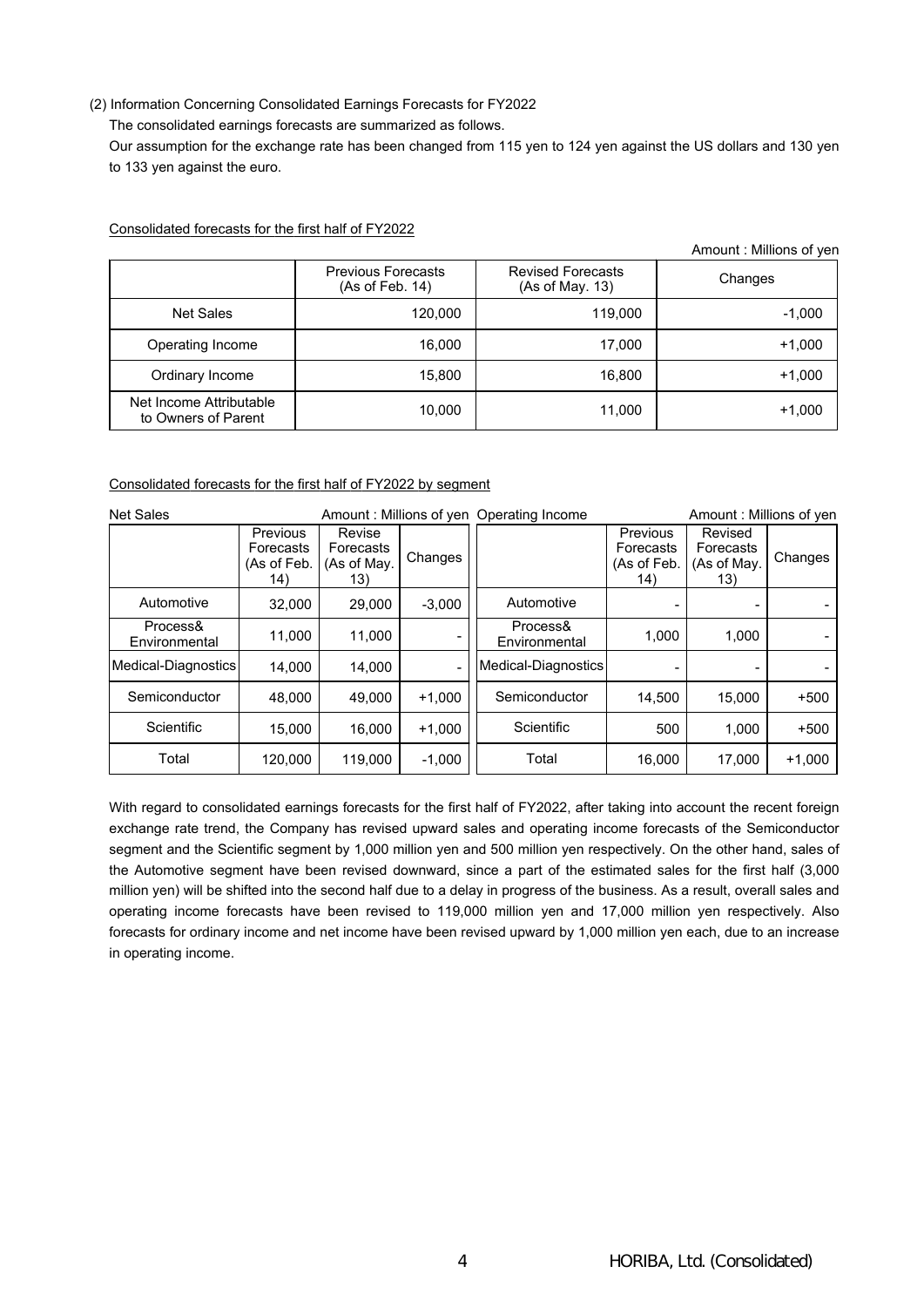## Consolidated forecasts of full year FY2022

Amount : Millions of yen

|                                                | <b>Previous Forecasts</b><br>(As of Feb. 14) | <b>Revised Forecasts</b><br>(As of May. 13) | Changes  |
|------------------------------------------------|----------------------------------------------|---------------------------------------------|----------|
| Net Sales                                      | 250,000                                      | 260,000                                     | +10,000  |
| Operating Income                               | 35,000                                       | 38,000                                      | $+3,000$ |
| Ordinary Income                                | 34,500                                       | 37,500                                      | $+3,000$ |
| Net Income Attributable<br>to Owners of Parent | 23,000                                       | 25,500                                      | $+2,500$ |

## Consolidated forecasts of full year FY2022 by segment

| <b>Net Sales</b>          |                                                    |                                           |           | Amount: Millions of yen Operating Income |                                             | Amount: Millions of yen                    |          |
|---------------------------|----------------------------------------------------|-------------------------------------------|-----------|------------------------------------------|---------------------------------------------|--------------------------------------------|----------|
|                           | <b>Previous</b><br>Forecasts<br>(As of Feb.<br>14) | Revise<br>Forecasts<br>(As of May.<br>13) | Changes   |                                          | Previous<br>Forecasts<br>(As of Feb.<br>14) | Revised<br>Forecasts<br>(As of May.<br>13) | Changes  |
| Automotive                | 68,000                                             | 70,000                                    | $+2,000$  | Automotive                               | 1,500                                       | 1,500                                      |          |
| Process&<br>Environmental | 23.500                                             | 23.500                                    |           | Process&<br>Environmental                | 2.000                                       | 2.000                                      |          |
| Medical-Diagnostics       | 28.500                                             | 28.500                                    |           | Medical-Diagnostics                      | 500                                         | 500                                        |          |
| Semiconductor             | 96.000                                             | 103.000                                   | $+7.000$  | Semiconductor                            | 29.000                                      | 31,500                                     | $+2,500$ |
| Scientific                | 34.000                                             | 35.000                                    | $+1.000$  | Scientific                               | 2.000                                       | 2.500                                      | $+500$   |
| Total                     | 250,000                                            | 260,000                                   | $+10.000$ | Total                                    | 35,000                                      | 38,000                                     | $+3,000$ |

With regard to consolidated earnings forecasts for the full fiscal year, after taking into account the recent foreign exchange rate trend, the Company has revised upward sales of the Automotive segment by 2,000 million yen. Forecasts for sales and operating income of the Semiconductor segment have been also revised upward by 7,000 million yen and 2,500 million yen respectively, while those forecasts of the Scientific segment have been revised upward by 1,000 million yen and 500 million yen respectively. As a result, overall sales and operating income forecasts have been revised to 260,000 million yen and 38,000 million yen respectively, and forecasts for ordinary income and net income have been revised upward by 3,000 million yen and 2,500 million yen respectively due to an increase in operating income.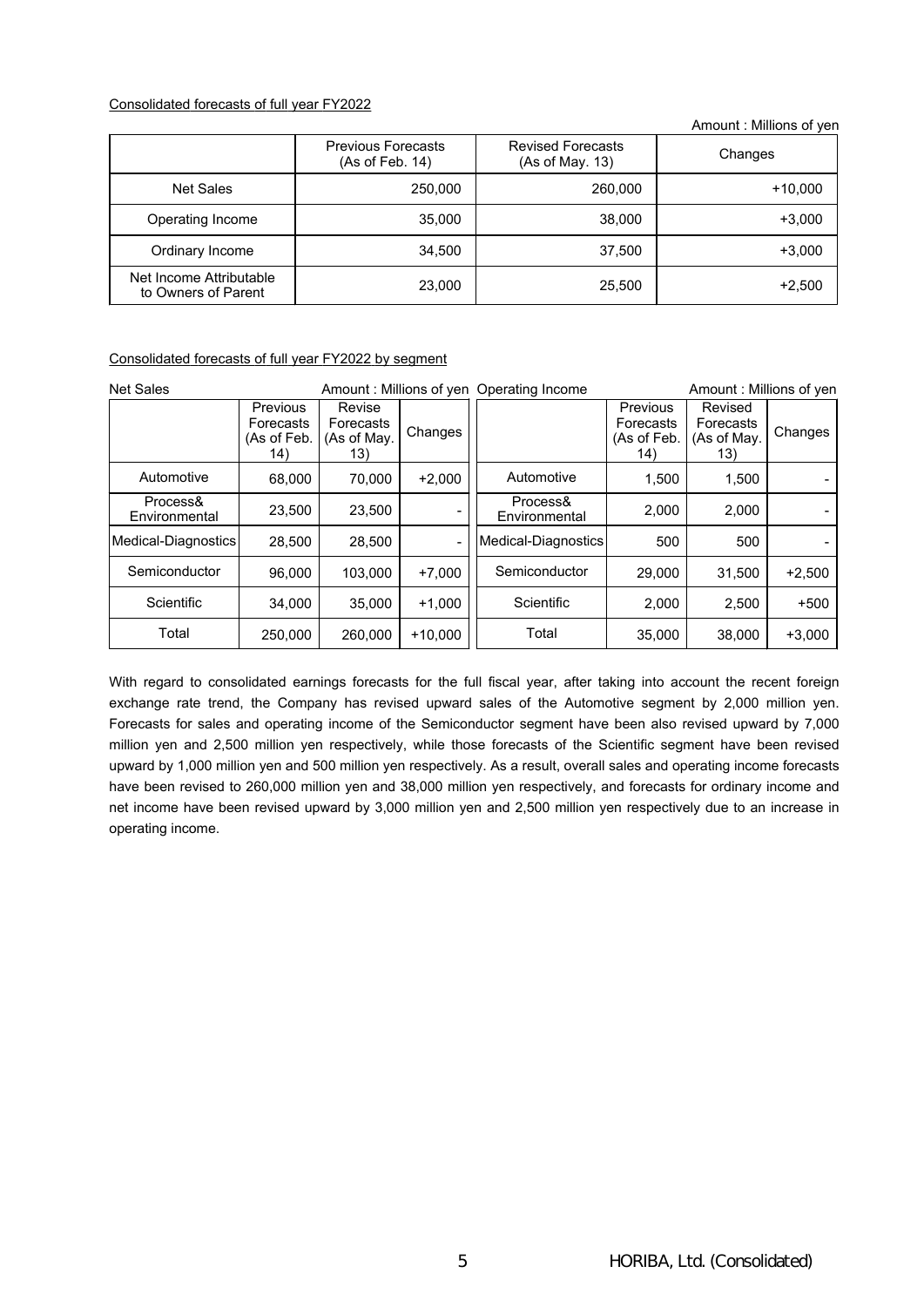## Amendments to dividend forecasts for FY2022

|                                              | Dividend per Share (Yen) |          |       |  |  |
|----------------------------------------------|--------------------------|----------|-------|--|--|
|                                              | Interim                  | Year-end | Total |  |  |
| <b>Previous Forecasts</b><br>(As of Feb. 14) | 50                       | 110      | 160   |  |  |
| <b>Revised Forecasts</b>                     | 60                       | 120      | 180   |  |  |
| <b>Actual Results</b><br>for FY 2021         | 50                       | 100      | 150   |  |  |

The Company's shareholder return policy is to set the total returns to shareholders (the combined amount of dividend payments and share buybacks) at approximately 30% of consolidated net income.

Dividend forecasts for FY2022 had been 160 yen per share for the full year (50 yen for the interim and 110 yen for the year-end) since "Summary of Consolidated Financial Statements for the Year Ended December 31, 2021" on February 14, 2022. However, considering the revised consolidated earnings forecasts for FY2022, the Company has amended the forecasts to increase the year-end per-share dividend forecast by 20 yen (10 yen for the interim) to 180 yen (60 yen for the interim and 120 yen for the year-end).

# Cautionary statement with respect to earnings forecasts

The forecasts of dividend amount and business performance contained in this report have been made based on certain future assumptions, outlooks, and plans which are available at the HORIBA Group as of May 13, 2022. However, due to risks and various uncertain factors such as future business operation policies, changes in the economic environment in Japan and overseas, fluctuation of currency rates, it is possible that actual performance would vary considerably from the forecasts.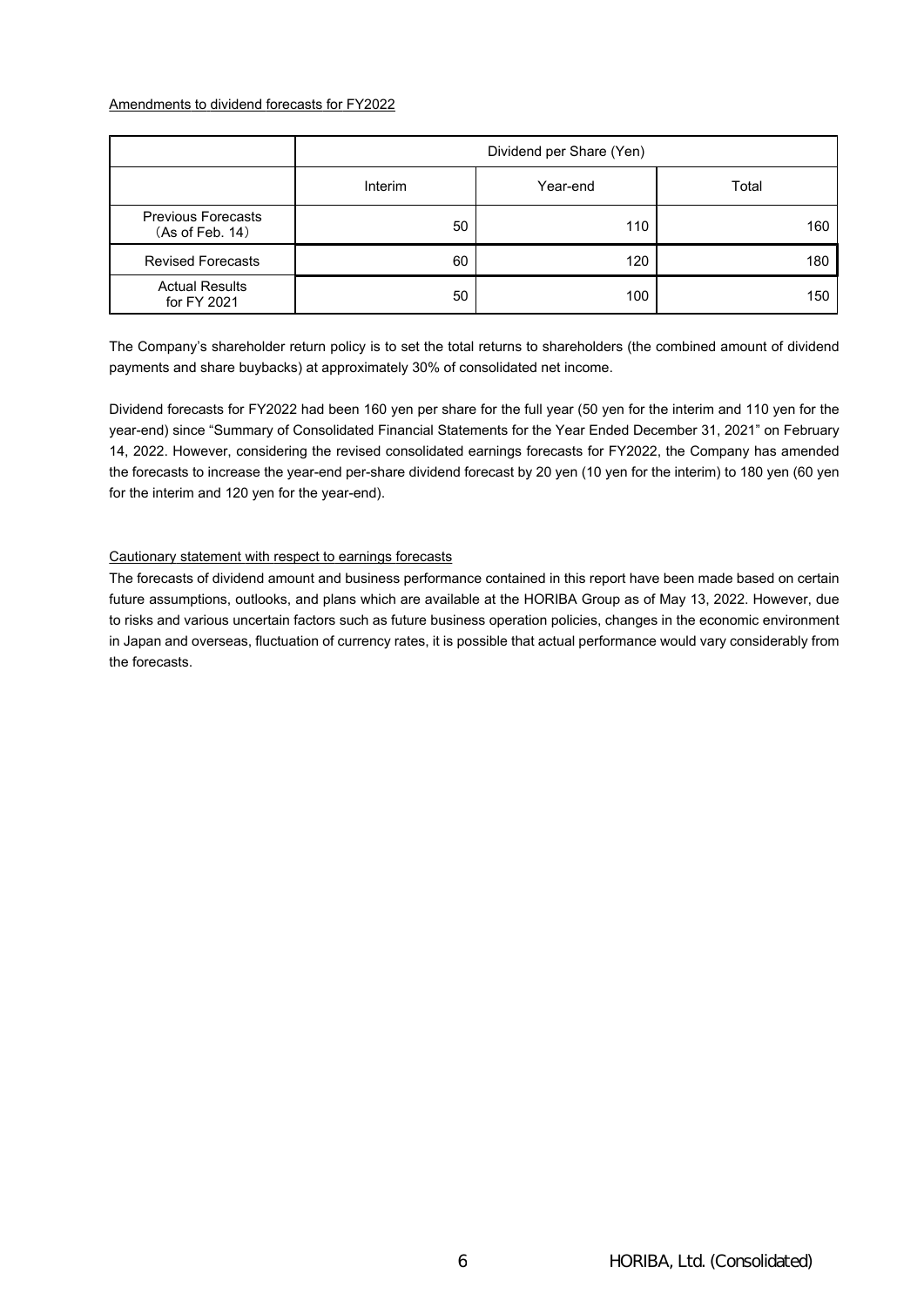# **2. Consolidated Financial Statements and Notes**

(1) Consolidated Balance Sheets

Amount : Millions of yen

|                                                               | FY2021                    | FY2022 First Quarter   |
|---------------------------------------------------------------|---------------------------|------------------------|
|                                                               | (As of December 31, 2021) | (As of March 31, 2022) |
| <b>Assets</b>                                                 |                           |                        |
| <b>Current Assets:</b>                                        |                           |                        |
| Cash and bank deposits                                        | 135,023                   | 136,113                |
| Trade notes and accounts receivable                           | 59,877                    |                        |
| Notes and accounts receivable - trade,<br>and contract assets |                           | 58,103                 |
| Marketable securities                                         | 2,012                     | 1,102                  |
| Merchandise and finished goods                                | 17,864                    | 19,936                 |
| Work in process                                               | 16,513                    | 20,755                 |
| Raw materials and supplies                                    | 18,736                    | 21,395                 |
| Other current assets                                          | 9,249                     | 10,266                 |
| Allowance for doubtful accounts                               | (1,232)                   | (1,290)                |
| <b>Total Current Assets</b>                                   | 258,044                   | 266,384                |
| <b>Fixed Assets:</b>                                          |                           |                        |
| <b>Property, Plant and Equipment:</b>                         |                           |                        |
| Buildings and structures, net                                 | 45,648                    | 47,173                 |
| Machinery, equipment and vehicles, net                        | 12,986                    | 13,633                 |
| Land                                                          | 15,994                    | 16,350                 |
| Construction in progress                                      | 9,231                     | 9,380                  |
| Other property, plant and equipment, net                      | 4,441                     | 4,401                  |
| <b>Total Property, Plant and Equipment</b>                    | 88,302                    | 90,939                 |
| Intangibles:                                                  |                           |                        |
| Goodwill                                                      | 966                       | 905                    |
| Software                                                      | 1,968                     | 1,882                  |
| Leasehold interests in land                                   | 607                       | 637                    |
| Other intangibles                                             | 881                       | 898                    |
| <b>Total Intangibles</b>                                      | 4,423                     | 4,323                  |
| <b>Investments and Other Non-Current Assets:</b>              |                           |                        |
| Investment securities                                         | 12,487                    | 11,782                 |
| Retirement benefit asset                                      | 387                       | 431                    |
| Deferred tax assets                                           | 5,002                     | 5,434                  |
| Other investments and other assets                            | 2,979                     | 2,982                  |
| Allowance for doubtful accounts                               | (43)                      | (44)                   |
| <b>Total Investments and Other Non-Current Assets</b>         | 20,814                    | 20,587                 |
| <b>Total Fixed Assets</b>                                     | 113,540                   | 115,850                |
| <b>Total Assets</b>                                           | 371,585                   | 382,235                |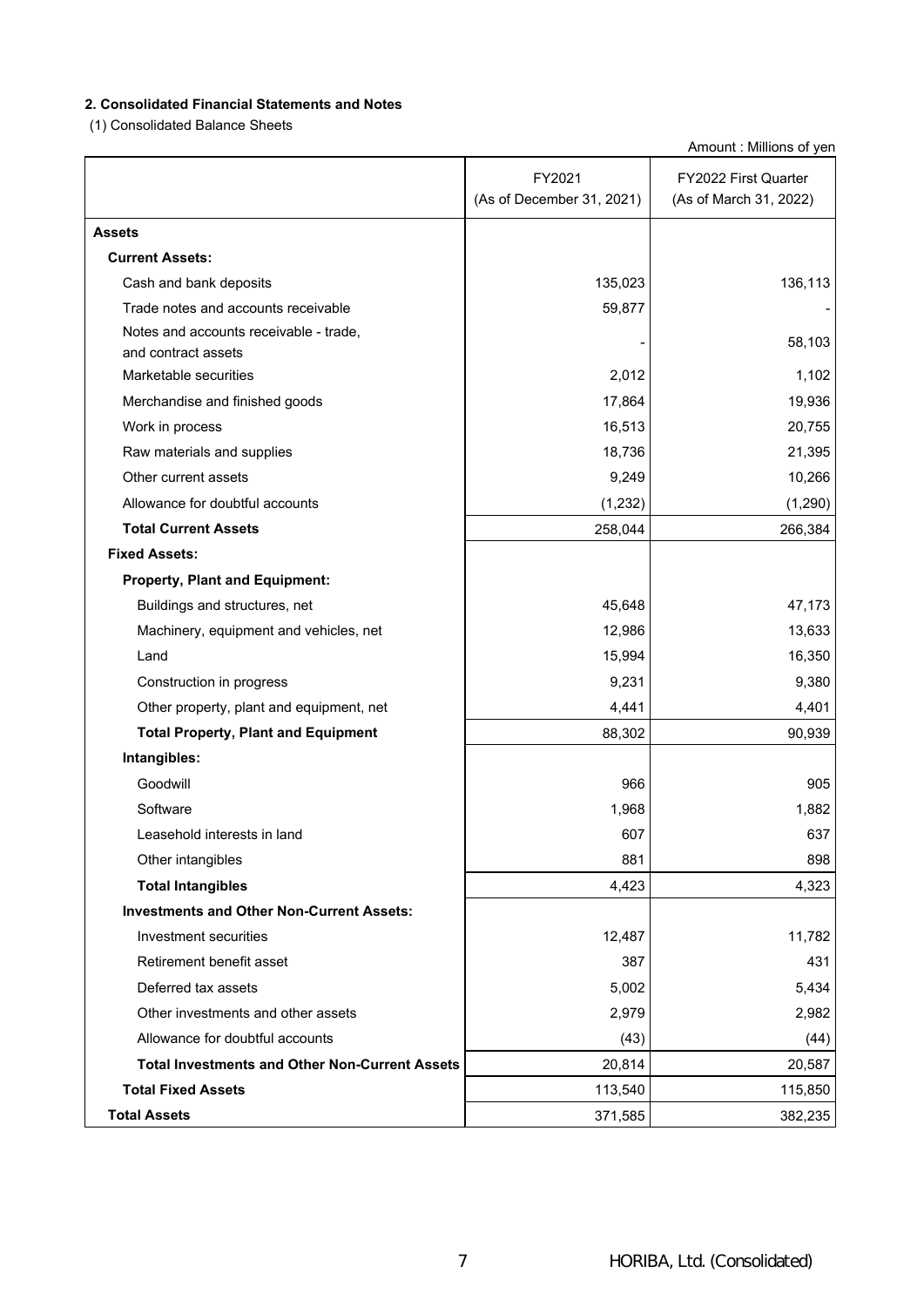| Amount: Millions of yen                              |                           |                        |  |  |  |  |
|------------------------------------------------------|---------------------------|------------------------|--|--|--|--|
|                                                      | FY2021                    | FY2022 First Quarter   |  |  |  |  |
|                                                      | (As of December 31, 2021) | (As of March 31, 2022) |  |  |  |  |
| <b>Liabilities</b>                                   |                           |                        |  |  |  |  |
| <b>Current Liabilities:</b>                          |                           |                        |  |  |  |  |
| Trade notes and accounts payable                     | 29,546                    | 32,287                 |  |  |  |  |
| Short-term loans payable                             | 25,107                    | 24,310                 |  |  |  |  |
| Accounts payable - other                             | 16,407                    | 17,869                 |  |  |  |  |
| Accrued income taxes                                 | 7,632                     | 4,115                  |  |  |  |  |
| Advances received                                    | 14,308                    |                        |  |  |  |  |
| <b>Contract liabilities</b>                          |                           | 16,675                 |  |  |  |  |
| Accrued bonuses to employees                         | 1,137                     | 2,008                  |  |  |  |  |
| Accrued bonuses to directors and corporate auditors  |                           | 163                    |  |  |  |  |
| Reserve for product warranty                         | 2,630                     | 2,742                  |  |  |  |  |
| Other current liabilities                            | 5,368                     | 5,418                  |  |  |  |  |
| <b>Total Current Liabilities</b>                     | 102,139                   | 105,592                |  |  |  |  |
| <b>Non-Current Liabilities:</b>                      |                           |                        |  |  |  |  |
| Corporate bonds                                      | 30,000                    | 30,000                 |  |  |  |  |
| Long-term loans payable                              | 25,077                    | 25,357                 |  |  |  |  |
| Deferred tax liabilities                             | 1,731                     | 1,479                  |  |  |  |  |
| Retirement benefit liability                         | 2,107                     | 2,276                  |  |  |  |  |
| Other non-current liabilities                        | 6,036                     | 6,178                  |  |  |  |  |
| <b>Total Non-Current Liabilities</b>                 | 64,953                    | 65,291                 |  |  |  |  |
| <b>Total Liabilities</b>                             | 167,092                   | 170,884                |  |  |  |  |
| <b>Net Assets</b>                                    |                           |                        |  |  |  |  |
| <b>Shareholders' Equity</b>                          |                           |                        |  |  |  |  |
| Common stock                                         | 12,011                    | 12,011                 |  |  |  |  |
| Capital surplus                                      | 18,624                    | 18,624                 |  |  |  |  |
| Retained earnings                                    | 166,892                   | 168,394                |  |  |  |  |
| Treasury stock                                       | (1, 323)                  | (1, 323)               |  |  |  |  |
| <b>Total Shareholders' Equity</b>                    | 196,204                   | 197,706                |  |  |  |  |
| <b>Accumulated Other Comprehensive Income</b>        |                           |                        |  |  |  |  |
| Net unrealized holding gains or losses on securities | 5,664                     | 5,175                  |  |  |  |  |
| Foreign currency translation adjustments             | 1,889                     | 7,734                  |  |  |  |  |
| Remeasurements of defined benefit plans              | (69)                      | (69)                   |  |  |  |  |
| <b>Total Accumulated Other Comprehensive Income</b>  | 7,484                     | 12,840                 |  |  |  |  |
| <b>Subscription Rights to Shares</b>                 | 791                       | 791                    |  |  |  |  |
| <b>Non-Controlling Interests</b>                     | 12                        | 12                     |  |  |  |  |
| <b>Total Net Assets</b>                              | 204,493                   | 211,350                |  |  |  |  |
| <b>Total Liabilities and Net Assets</b>              | 371,585                   | 382,235                |  |  |  |  |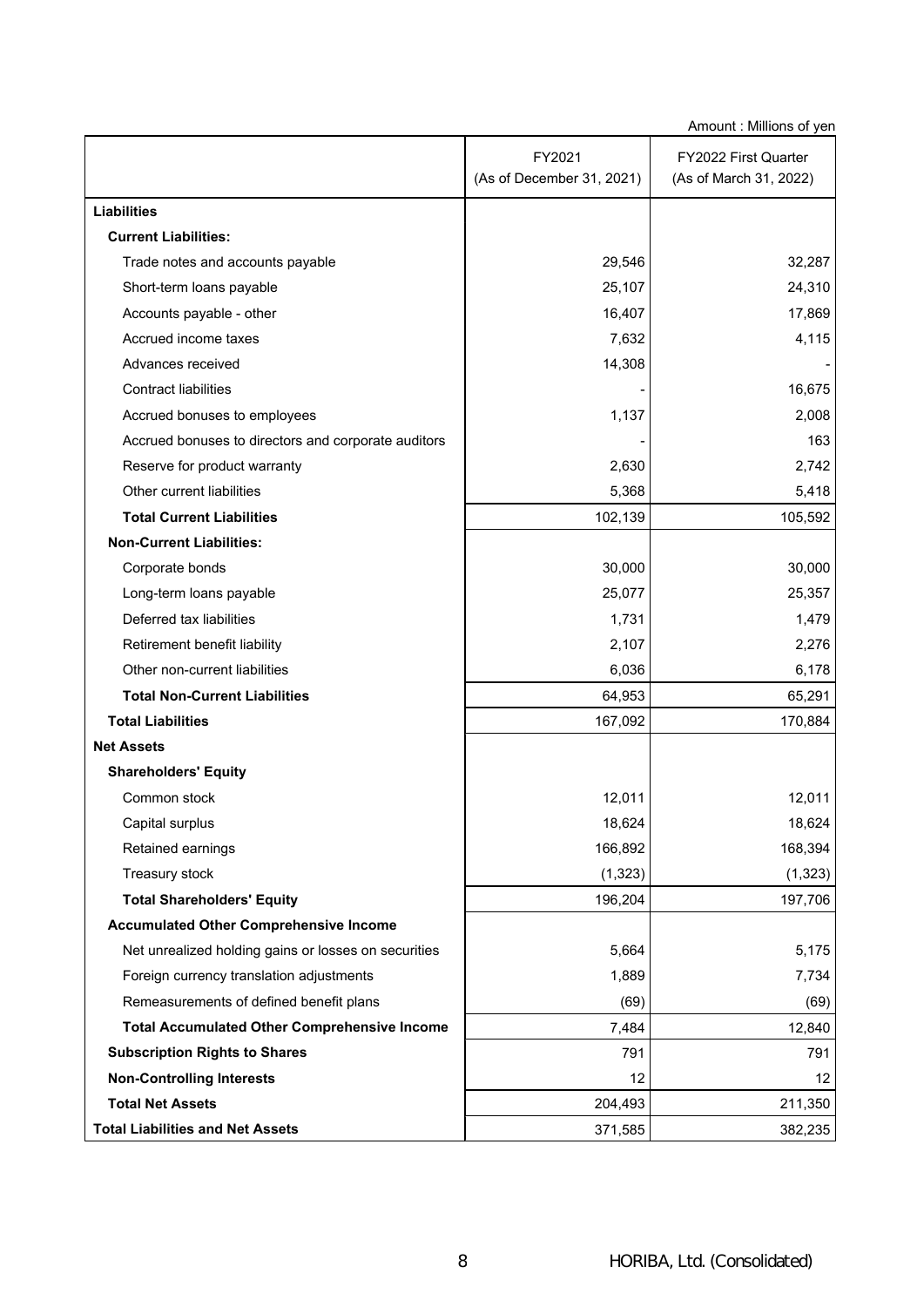# (2) Consolidated Statements of Income and Consolidated Comprehensive Income Statements

 $\overline{\phantom{a}}$  EV2021 First Quarter (Consolidated Statements of Income)

 $\overline{1}$ 

|                                                | FY2021 First Quarter | FY2022 First Quarter |
|------------------------------------------------|----------------------|----------------------|
|                                                | (Three Months Ended  | (Three Months Ended  |
|                                                | March 31, 2021)      | March 31, 2022)      |
| <b>Net Sales</b>                               | 48,582               | 55,510               |
| <b>Cost of Sales</b>                           | 28,332               | 31,534               |
| <b>Gross Income</b>                            | 20,249               | 23,975               |
| Selling, General and Administrative Expenses   | 14,313               | 15,369               |
| <b>Operating Income</b>                        | 5,936                | 8,605                |
| <b>Non-Operating Income</b>                    |                      |                      |
| Interest income                                | 60                   | 56                   |
| Dividend income                                | 2                    | 1                    |
| Foreign exchange gains                         |                      | 119                  |
| Subsidy income                                 | 48                   | 80                   |
| Other                                          | 56                   | 58                   |
| <b>Total Non-Operating Income</b>              | 168                  | 316                  |
| <b>Non-Operating Expenses</b>                  |                      |                      |
| Interest expenses                              | 108                  | 123                  |
| Foreign exchange losses                        | 67                   |                      |
| Other                                          | 43                   | 54                   |
| <b>Total Non-Operating Expenses</b>            | 218                  | 178                  |
| <b>Ordinary Income</b>                         | 5,885                | 8,743                |
| <b>Extraordinary Gain</b>                      |                      |                      |
| Gain on sales of fixed assets                  | 3                    | 1                    |
| Gain on sales of investment securities         | 6                    | 0                    |
| <b>Total Extraordinary Gain</b>                | 10                   | $\overline{c}$       |
| <b>Extraordinary Losses</b>                    |                      |                      |
| Loss on sales of fixed assets                  | 0                    | 0                    |
| Loss on disposal of fixed assets               | 19                   | 14                   |
| Loss on sale of investment securities          |                      | 0                    |
| <b>Total Extraordinary Losses</b>              | 20                   | 15                   |
| Income before Income Taxes                     | 5,875                | 8,730                |
| Income taxes (current)                         | 1,975                | 3,346                |
| Income taxes (deferred)                        | 0                    | (334)                |
| <b>Total Income Taxes</b>                      | 1,976                | 3,012                |
| <b>Net Income</b>                              | 3,898                | 5,718                |
| Loss attributable to non-controlling interests | (1)                  | (3)                  |
| Net Income Attributable to Owners of Parent    | 3,900                | 5,721                |

Amount : Millions of yen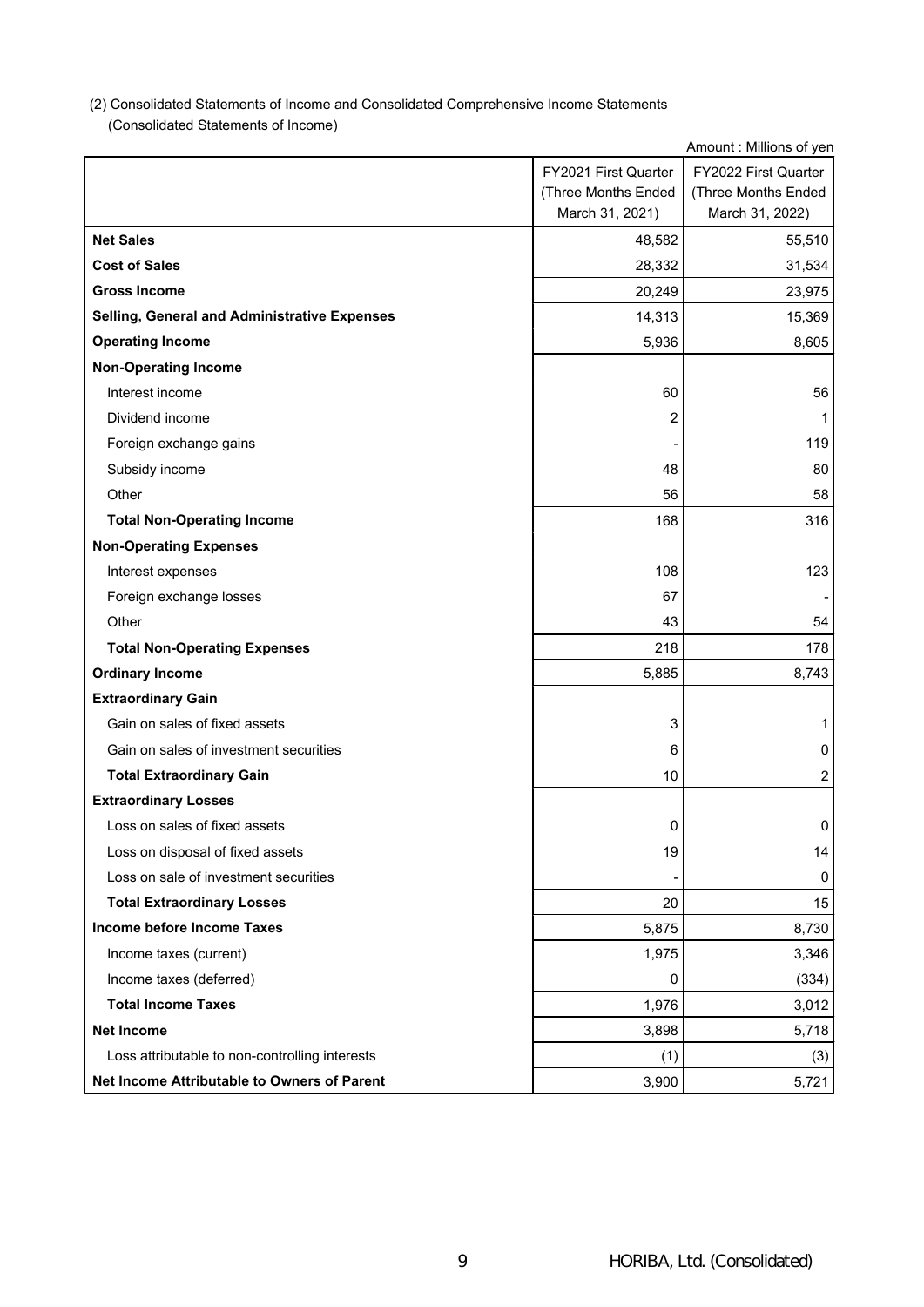# (Consolidated Statements of Comprehensive Income)

|                                                                |                             | Amount: Millions of yen |
|----------------------------------------------------------------|-----------------------------|-------------------------|
|                                                                | <b>FY2021 First Quarter</b> | FY2022 First Quarter    |
|                                                                | (Three Months Ended         | (Three Months Ended     |
|                                                                | March 31, 2021)             | March 31, 2022)         |
| <b>Net Income</b>                                              | 3,898                       | 5,718                   |
| <b>Other Comprehensive Income</b>                              |                             |                         |
| Net unrealized holding gains or losses on securities           | 730                         | (489)                   |
| Deferred gains or losses on hedges                             | (6)                         |                         |
| Foreign currency translation adjustments                       | 4,843                       | 5,848                   |
| Remeasurements of defined benefit plans                        | 5                           |                         |
| <b>Total Other Comprehensive Income</b>                        | 5,573                       | 5,358                   |
| <b>Comprehensive Income</b>                                    | 9,472                       | 11,077                  |
| (Breakdown of comprehensive income)                            |                             |                         |
| Comprehensive income attributable to owners of parent          | 9,473                       | 11,077                  |
| Comprehensive income attributable to non-controlling interests | (0)                         | (0)                     |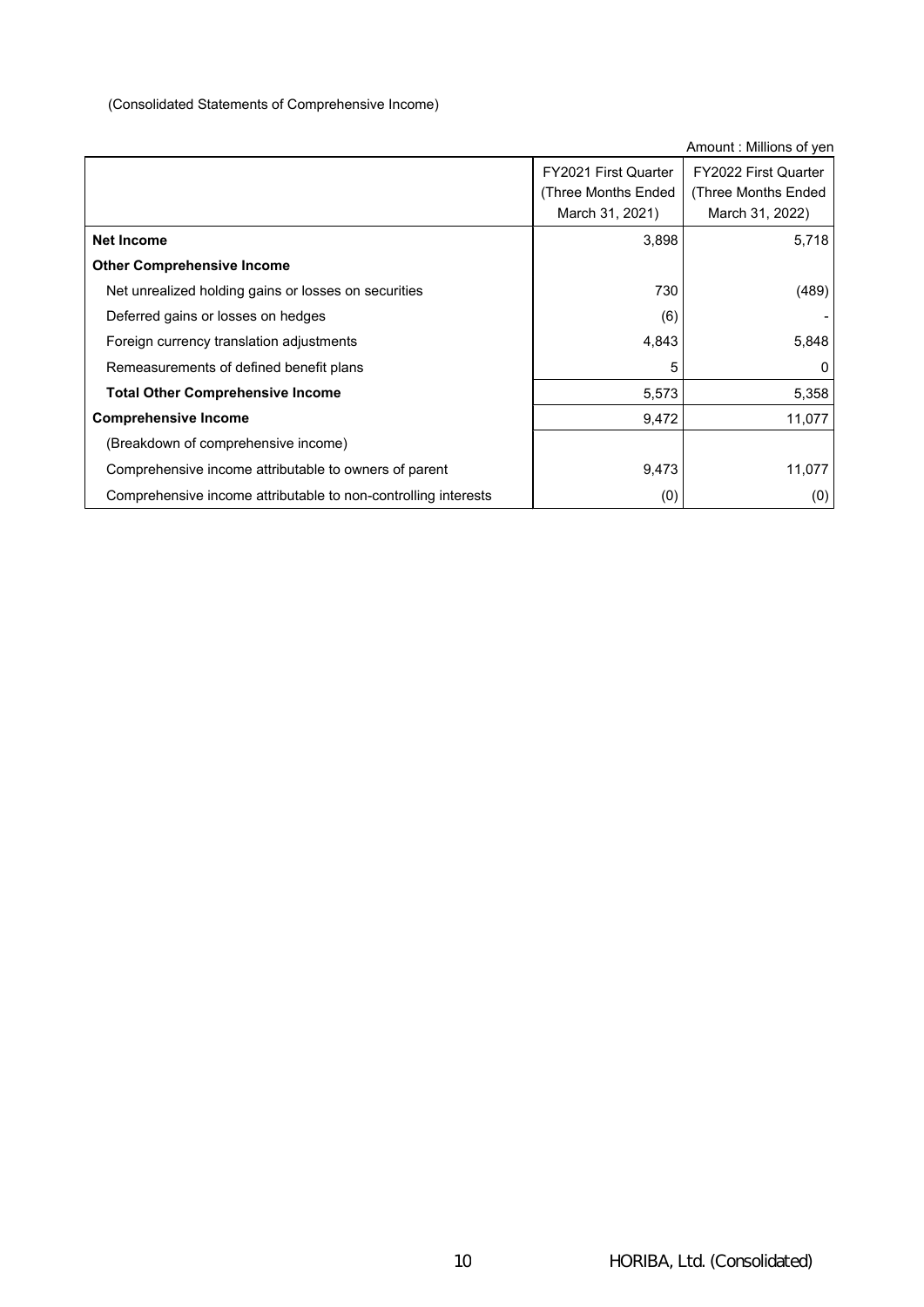## (3) Notes to Consolidated Financial Statements

## **Application of special accounting for preparing quarterly consolidated financial statement (Calculation method for tax expenses)**

The Company and its domestic consolidated subsidiaries calculated income tax expenses by multiplying quarterly income before income taxes by reasonably estimated annual effective tax rate. This tax rate was reasonably estimated after applying the deferred tax accounting to the annual income before income taxes.

## **Change in accounting Policies**

## **(Application of Accounting Standard for Revenue Recognition, etc.)**

The Company has applied the "Accounting Standard for Revenue Recognition" (ASBJ Statement No. 29, March 31,2020; hereinafter "Accounting Standard for Revenue Recognition"), etc. from the beginning of the first quarter of FY 2022. Accordingly, revenue is recognized at the time of transfer of control over promised goods or services to the customer in the amount expected to be received in return for the goods or services.

The application of the Accounting Standard for Revenue Recognition, etc. is subject to the transitional treatment provisions in Article 84, but there is no impact on the balance of retained earnings at the beginning of FY 2022.

There is no impact on the operating results due to the application of Accounting Standard for Revenue Recognition, etc..

Due to the application of the Accounting Standard for Revenue Recognition, etc., "Trade notes and accounts receivable" presented under "Current Assets" in the consolidated balance sheets for the previous fiscal year, is included in "Notes and accounts receivable - trade, and contract assets" instead, and "Advances received" presented under "Current Liabilities" in the consolidated balance sheets for the previous fiscal year, is included in "Contract liabilities" instead from the beginning of the first quarter of FY 2022.

In accordance with the transition provisions in Article 89-2 of the Accounting Standard for Revenue Recognition, the Company has not reclassified financial statements for the previous fiscal year by using the new presentation method.

### **(Application of "Accounting Standard for Fair Value Measurement," etc.)**

The Company has applied the "Accounting Standard for Fair Value Measurement" (ASBJ Statement No. 30, July 4, 2019 (hereinafter "Accounting Standard for Fair Value Measurement")), etc. from the beginning of the first quarter of FY 2022.

The Company has prospectively applied new accounting policies based on the Accounting Standard for Fair Value Measurement, etc. in accordance with the transition provisions in Article 19 of Accounting Standard for Fair Value Measurement and Article 44-2 of "Accounting Standard for Financial Instruments" (ASBJ Statement No.10, July 4, 2019). There is no impact of these changes on quarterly financial statements.

## **Additional information**

# **(Application of tax effect accounting for transition from consolidated taxation system to group tax sharing system)**

With regard to the transition to group tax sharing system established in the "Act for Partial Amendment of the Income Tax Act, etc." (Act No. 8 of 2020) and items for which the non-consolidated taxation system has been reviewed in line with the transition to the group tax sharing system, the Company and its domestic consolidated subsidiaries calculated the amounts of deferred tax assets and deferred tax liabilities in accordance with the provisions of the tax act before the amendment based on the treatment of Paragraph 3 of the "Practical Solution on the Treatment of Tax Effect Accounting for the Transition from the Consolidated Taxation System to the Group Tax Sharing System" (ASBJ Practical Issues Tax Force No. 39, March 31, 2020), instead of applying the provision of Paragraph 44 of the "Implementation Guidance on Tax Effect Accounting" (ASBJ Guidance No. 28, February 16, 2018).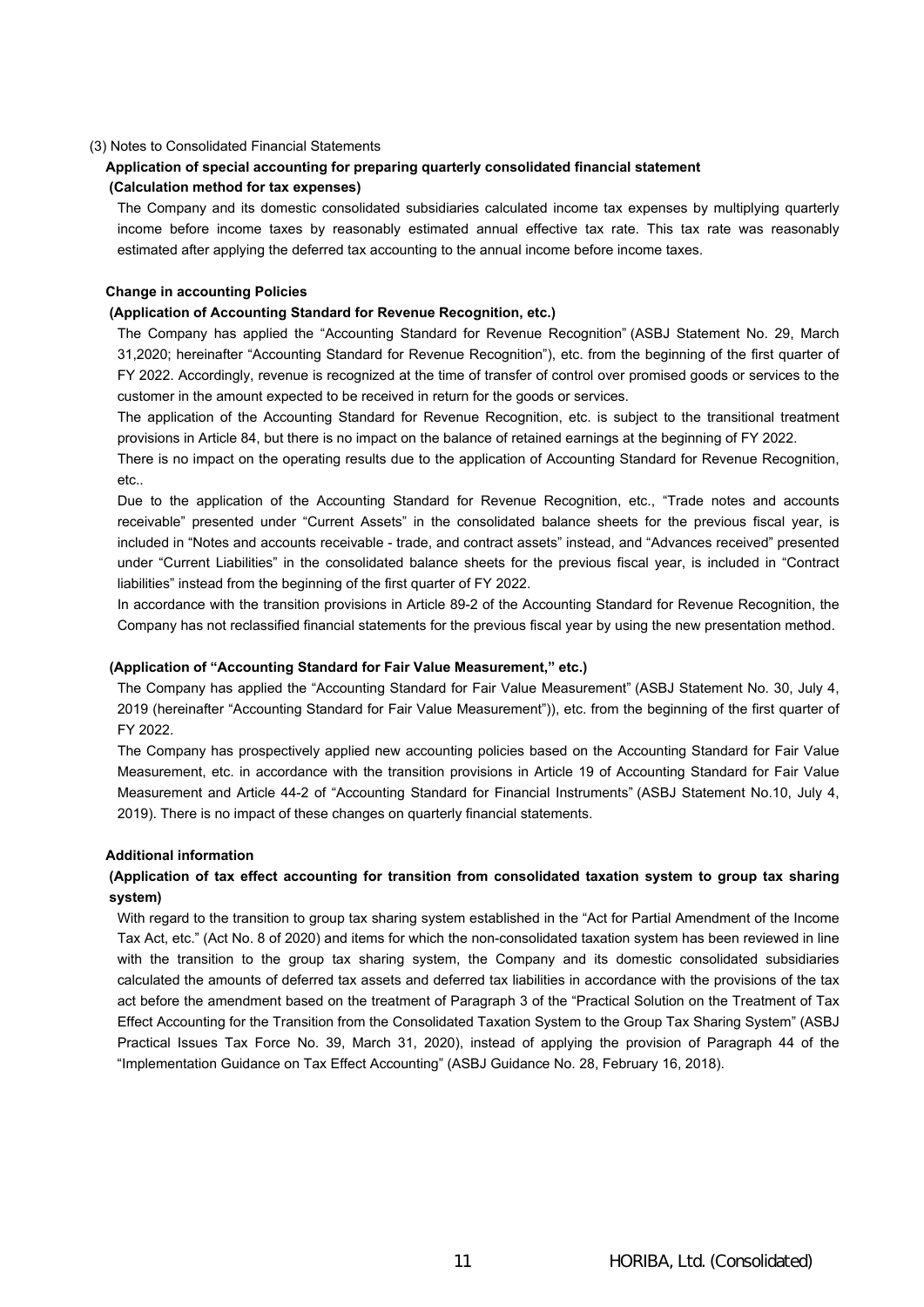# 3. Supplemental Information

HORIBA, Ltd. Financial Highlights for the Three Months Ended March 31, 2022

| 1. Consolidated Financial Results              |                           |                           |          |          |                    |           |          | Amount: Millions of yen     |
|------------------------------------------------|---------------------------|---------------------------|----------|----------|--------------------|-----------|----------|-----------------------------|
|                                                | 12/2021<br><b>Results</b> | 12/2022<br><b>Results</b> | Changes  |          | 12/2021<br>Results |           |          | 12/2022<br><b>Forecasts</b> |
|                                                | 1Q (3 Months)             | 1Q (3 Months)             | Amount   | Ratio    | 1st Half           | Full Year | 1st Half | <b>Full Year</b>            |
| <b>Net Sales</b>                               | 48,582                    | 55,510                    | $+6,927$ | $+14.3%$ | 101,317            | 224,314   | 119,000  | 260,000                     |
| Operating Income                               | 5,936                     | 8,605                     | $+2,669$ | +45.0%   | 13.069             | 32.046    | 17.000   | 38,000                      |
| Operating Income Ratio                         | 12.2%                     | 15.5%                     | $+3.3P$  |          | 12.9%              | 14.3%     | 14.3%    | 14.6%                       |
| Ordinary Income                                | 5.885                     | 8.743                     | $+2,857$ | +48.6%   | 13.047             | 32.038    | 16.800   | 37,500                      |
| Ordinary Income Ratio                          | 12.1%                     | 15.8%                     | $+3.7P$  |          | 12.9%              | 14.3%     | 14.1%    | 14.4%                       |
| Net Income Attributable<br>to Owners of Parent | 3,900                     | 5,721                     | $+1,821$ | $+46.7%$ | 8,744              | 21,311    | 11,000   | 25,500                      |
| Net Income Ratio                               | 8.0%                      | 10.3%                     | $+2.3P$  |          | 8.6%               | 9.5%      | 9.2%     | 9.8%                        |
| US\$                                           | 106.09                    | 116.34                    | $+10.25$ |          | 107.82             | 109.90    | ۰.       | 124.00                      |
| Euro                                           | 127.81                    | 130.40                    | $+2.59$  |          | 129.89             | 129.91    |          | 133.00                      |

#### 2. Consolidated Segment Results **Amount : Millions of yen** Amount : Millions of yen

Process&Environmental Medical-Diagnostics Semiconductor **Scientific** Total

| <b>Net Sales</b>      | 12/2021<br>Results | 12/2022<br><b>Results</b> | Changes  |          |                    |           | 12/2021<br>Results |                             |  | 12/2022<br><b>Forecasts</b> |
|-----------------------|--------------------|---------------------------|----------|----------|--------------------|-----------|--------------------|-----------------------------|--|-----------------------------|
|                       | 1Q (3 Months)      | 1Q (3 Months)             | Amount   | Ratio    | 1st Half           | Full Year | 1st Half           | <b>Full Year</b>            |  |                             |
| Automotive            | 12,153             | 13.675                    | $+1,522$ | $+12.5%$ | 24,924             | 61,249    | 29,000             | 70,000                      |  |                             |
| Process&Environmental | 5,224              | 4,788                     | $-436$   | $-8.3%$  | 10,040             | 20,217    | 11,000             | 23,500                      |  |                             |
| Medical-Diagnostics   | 6.302              | 6,650                     | $+347$   | $+5.5%$  | 12,896             | 25,882    | 14,000             | 28,500                      |  |                             |
| Semiconductor         | 18.441             | 22,225                    | $+3,784$ | $+20.5%$ | 40,043             | 87,004    | 49,000             | 103,000                     |  |                             |
| Scientific            | 6.461              | 8,169                     | $+1,708$ | $+26.4%$ | 13,412             | 29,958    | 16,000             | 35,000                      |  |                             |
| Total                 | 48,582             | 55,510                    | $+6,927$ | $+14.3%$ | 101,317            | 224,314   | 119,000            | 260,000                     |  |                             |
|                       |                    |                           |          |          |                    |           |                    |                             |  |                             |
| Operating Income      | 12/2021<br>Results | 12/2022<br><b>Results</b> | Changes  |          | 12/2021<br>Results |           |                    | 12/2022<br><b>Forecasts</b> |  |                             |
|                       | 1Q (3 Months)      | 1Q (3 Months)             | Amount   | Ratio    | 1st Half           | Full Year | 1st Half           | <b>Full Year</b>            |  |                             |
| Automotive            | (424)              | 133                       | $+558$   |          | (1, 187)           | (13)      | ۰                  | 1,500                       |  |                             |

699 453 -245 -35.1% 1,114 1,947 1,000 2,000 164 **154** -9 -5.8% 326 148 - 500 5,257 7,180 +1,922 +36.6% 12,351 28,006 15,000 31,500 239 683 +443 +185.4% 464 1,957 1,000 2,500 5,936 8,605 +2,669 +45.0% 13,069 32,046 17,000 38,000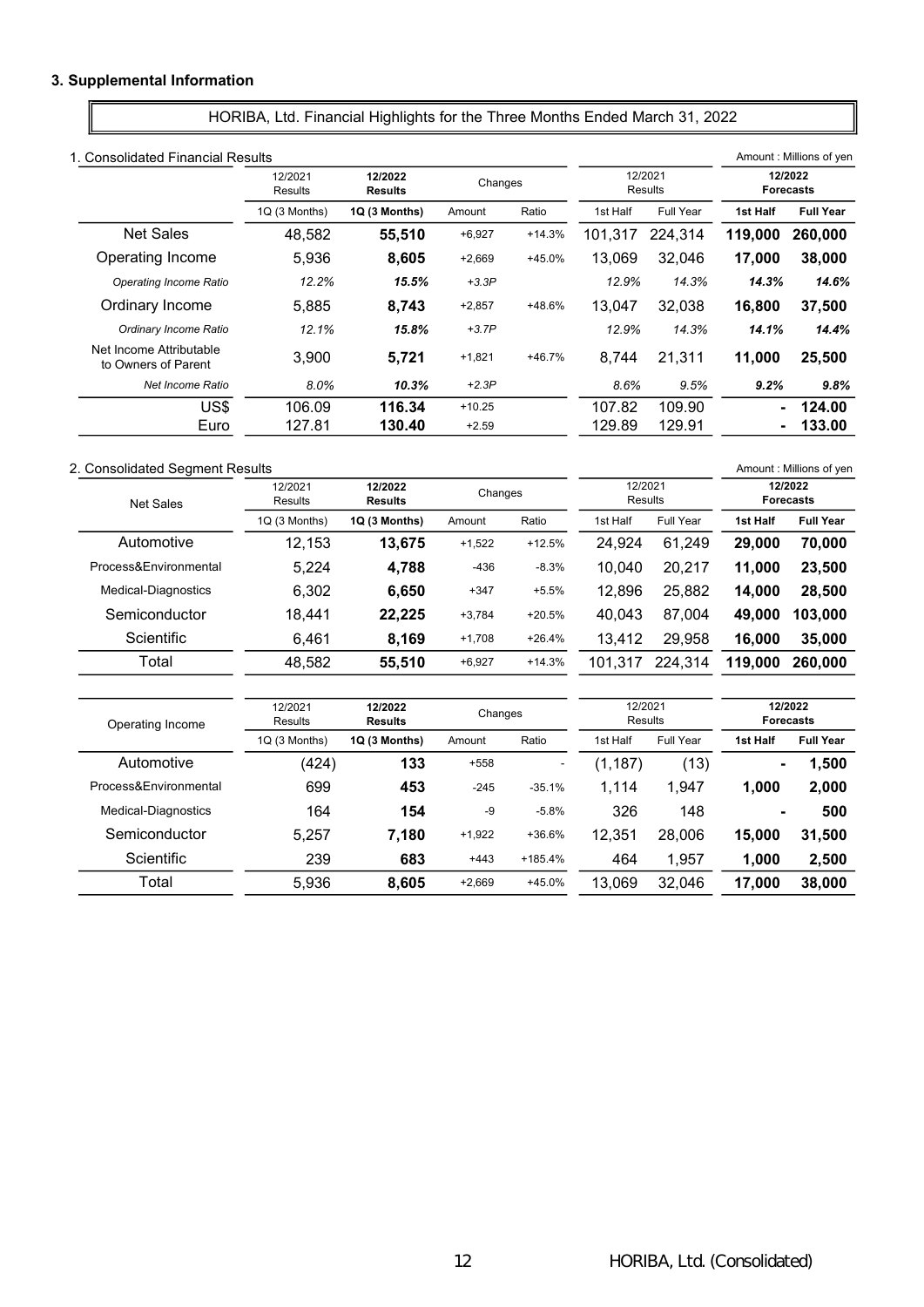# 3. Consolidated Segment Sales by Destination Amount : Millions of yen

|                                                        | 12/2021<br>Results | 12/2022<br><b>Results</b> | Changes  |          | 12/2021<br>Results      | 12/2022<br><b>Forecasts</b> |
|--------------------------------------------------------|--------------------|---------------------------|----------|----------|-------------------------|-----------------------------|
|                                                        | 1Q (3 Months)      | 1Q (3 Months)             | Amount   | Ratio    | Full Year               | <b>Full Year</b>            |
| Automotive                                             | 12,153             | 13,675                    | $+1,522$ | $+12.5%$ | 61,249                  | 70,000                      |
| Japan                                                  | 4,810              | 4,962                     | $+151$   | $+3.2%$  | 17,365                  | 15,500                      |
| Asia                                                   | 3,348              | 1,967                     | $-1,380$ | $-41.2%$ | 15,842                  | 17,000                      |
| Americas                                               | 796                | 1,174                     | $+378$   | $+47.5%$ | 6,475                   | 8,500                       |
| Europe                                                 | 3,198              | 5,571                     | $+2,373$ | $+74.2%$ | 21,566                  | 29,000                      |
| Process&Environmental                                  | 5,224              | 4,788                     | $-436$   | $-8.3%$  | 20,217                  | 23,500                      |
| Japan                                                  | 2,762              | 2,675                     | $-87$    | $-3.2%$  | 10,286                  | 11,500                      |
| Asia                                                   | 1,367              | 957                       | $-409$   | $-30.0%$ | 5,046                   | 6,000                       |
| Americas                                               | 527                | 567                       | $+39$    | $+7.5%$  | 2,281                   | 2,500                       |
| Europe                                                 | 566                | 587                       | $+21$    | $+3.7%$  | 2,603                   | 3,500                       |
| Medical-Diagnostics                                    | 6,302              | 6,650                     | $+347$   | $+5.5%$  | 25,882                  | 28,500                      |
| Japan                                                  | 1,477              | 1,490                     | $+13$    | $+0.9%$  | 5,243                   | 6,000                       |
| Asia                                                   | 1,320              | 1,580                     | $+260$   | $+19.7%$ | 5,714                   | 6,500                       |
| Americas                                               | 1,403              | 1,373                     | $-29$    | $-2.1%$  | 5,816                   | 6,500                       |
| Europe                                                 | 2,102              | 2,205                     | $+103$   | $+4.9%$  | 9,108                   | 9,500                       |
| Semiconductor                                          | 18,441             | 22,225                    | $+3,784$ | $+20.5%$ | 87,004                  | 103,000                     |
| Japan                                                  | 5,831              | 7,238                     | $+1,406$ | $+24.1%$ | 26,833                  | 32,000                      |
| Asia                                                   | 9,327              | 11,379                    | $+2,051$ | $+22.0%$ | 44,857                  | 52,000                      |
| Americas                                               | 2,168              | 2,368                     | $+199$   | $+9.2%$  | 9,813                   | 13,000                      |
| Europe                                                 | 1,113              | 1,239                     | $+126$   | $+11.4%$ | 5,500                   | 6,000                       |
| Scientific                                             | 6,461              | 8,169                     | $+1,708$ | $+26.4%$ | 29,958                  | 35,000                      |
| Japan                                                  | 2,140              | 2,465                     | $+325$   | $+15.2%$ | 6,686                   | 8,000                       |
| Asia                                                   | 1,265              | 1,918                     | $+652$   | $+51.6%$ | 8,057                   | 9,800                       |
| Americas                                               | 1,832              | 2,342                     | $+509$   | $+27.8%$ | 8,992                   | 10,500                      |
| Europe                                                 | 1,222              | 1,443                     | $+221$   | $+18.1%$ | 6,223                   | 6,700                       |
| Total                                                  | 48,582             | 55,510                    | $+6,927$ | $+14.3%$ | 224,314                 | 260,000                     |
| Japan                                                  | 17,022             | 18,832                    | $+1,810$ | $+10.6%$ | 66,414                  | 73,000                      |
| Asia                                                   | 16,628             | 17,803                    | $+1,174$ | $+7.1%$  | 79,517                  | 91,300                      |
| Americas                                               | 6,728              | 7,825                     | $+1,097$ | $+16.3%$ | 33,379                  | 41,000                      |
| Europe                                                 | 8,203              | 11,048                    | $+2,845$ | $+34.7%$ | 45,002                  | 54,700                      |
| 4. Capital Expenditures, Depreciation and R&D Expenses |                    |                           |          |          | Amount: Millions of yen |                             |
|                                                        |                    | 12/2021                   |          |          | 12/2022                 |                             |

|                           | LLLUL          |                          |                | 14 L J L J                 |
|---------------------------|----------------|--------------------------|----------------|----------------------------|
|                           | $1Q(3$ Months) | <b>Full-year Results</b> | $1Q(3$ Months) | <b>Full-year Forecasts</b> |
| Capital Expenditures (*1) | 3.402          | 12.496                   | 1,837          | 15,000                     |
| Depreciation (*2)         | 2.468          | 10.440                   | 2,606          | 11,000                     |
| R&D Expenses              | 3.892          | 16,710                   | 4,084          | 19,000                     |

(\*1) Capital Expenditures are investments in tangible and intangible fixed assets.

(\*2) Amortization of goodwill is included in depreciation.